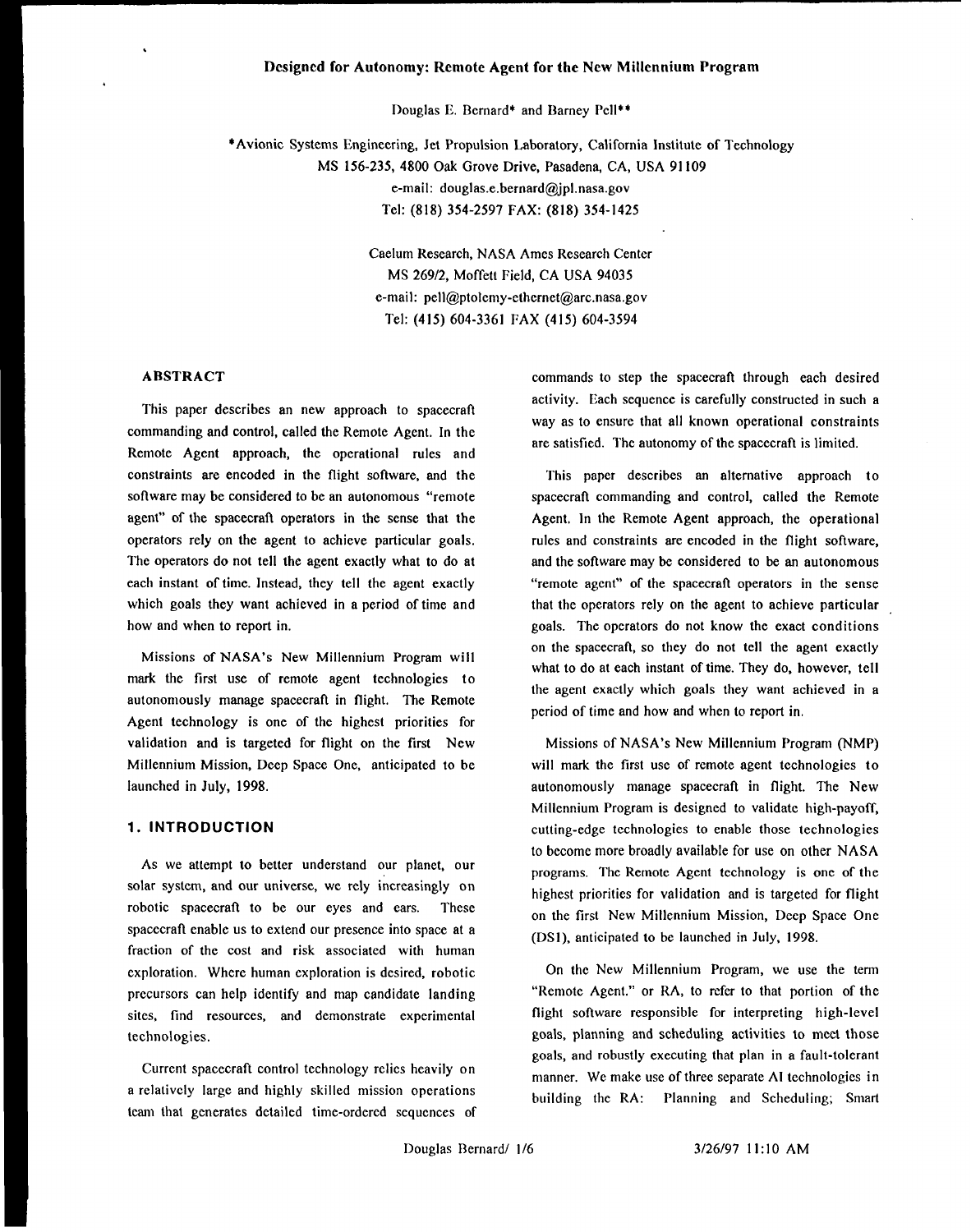Executive, and Model-Based Mode Identification and Reconfiguration.

Section 2 discusses the reasons that the spacecraft community is interested in increasing spacecraft autonomy. Section **3** covers aspects of the spacecratl domain that bear on the ease of applicability of AI technologies. Section 4 describes the requirements placed on the remote agent for the DSI Mission. Section 5 outlines the NMP RA design approach and architecture, and Section 6 describes plans for future remote agent development.

# 2. **NEED** FOR AUTONOMY ON SPACECRAFT

The desire to increase the level of spacecraft autonomy comes from at least three separate objectives of spacecraft customers: taking good advantage of science opportunities, reducing spacecraft operations costs, and ensuring robust operation in the presence of faults.

#### 2.1. **Taking Good Opportunities Advantage of Science**

**Our** science customers would like the spacecraft to be able to modify its sequence of actions more quickly based on late-breaking information available on the spacecraft. Several possibilities have been proposed.

An ultraviolet spectrometer on a comet flyby mission might identify a region of particular interest for intense scrutiny. With current technology, scientists have to make do with whatever pre-planned sequence of observations has been stored on-board and cannot reprogram any of those to examine more closely the newly-identified region of interest. With the RA, plans may be revised based on this new information hours or minutes before flyby.

On a Mars polar orbital mission, each orbit flies over a different ground swath due to the rotation of Mars. If one particular site were to exhibit an interesting signature sought after geological resources or a beacon from a planetary rover, it would be possible with on-board autonomy to modify the orbit so that imaging or Iistening to that site happens much sooner or more frequently than in the original plan.

### 2.2. Reducing Spacecraft **Operations Costs**

Our funding sources are insisting that means be found to reduce operations costs. A fixed amount of funding is available from NASA for solar system exploration spacecraft dcvclopmcnt and operations. When operations costs arc reduced, more resources bccomc available for developing a wider variety of interesting solar system exploration missions. Analyzing operations budgets shows that development of detailed spacecraft sequences accounts for the largest operations expenditure.

By commanding spacecraft at a higher level of abstraction, much of the sequence development task becomes the responsibility of the flight software, and ground operations costs are reduced. Some of the savings come from an change in how we think about operations planning. The old approach was that all spacecraft activities needed to be predicted and approved by ground controllers. The new thinking is that the ground controllers do not (always) need to know the low-level details of spacecratl activities but only the capabilities of the spacecraft and the high-level goals.

# 2.3. **Ensuring Robust Operation in the Presence o f Faults**

Our customers still require high reliability and the ability to respond to problems in flight. For existing spacecraft, the Fault Protection system often represents the most autonomous system on-board.

For example, the Cassini fault protection design needs to be able to detect a fault in the prime main engine during Saturn orbit , shut down the burnBring the spacecraft to a safe state, configure the redundant engine for use, allow the system adequate cool down time, compute the additional burn duration required to get into orbit once the propulsion system is cool enough to use, and schedule the continuation of the burn to commence as soon as possible.

A point design has been developed to accomplish this [1], but the approach required great effort and does not generalize to other similar problems.

With the RA approach, model-based fault protection would diagnose the problem in a principled manner, shut down the burn and safe the spacecraft as before. But now there is a general purpose planner on board. The RA solves the problem by asking for a plan given the same goals but with three extra bits of information: 1. the o Id prime main engine is not usable; 2. the initial orbit has been modified by the earlier propulsion maneuver; and 3. the initial temperature of the propulsion system is high. The constraints arc built into an on-board planner, so a simple request for a ncw plan will generate a plan that will work, and a detailed point design is never required. Point test cases are still important to demonstrate that the system has the desired behavior.

Douglas Bernard/ 2/6 3/26/97 11:10 AM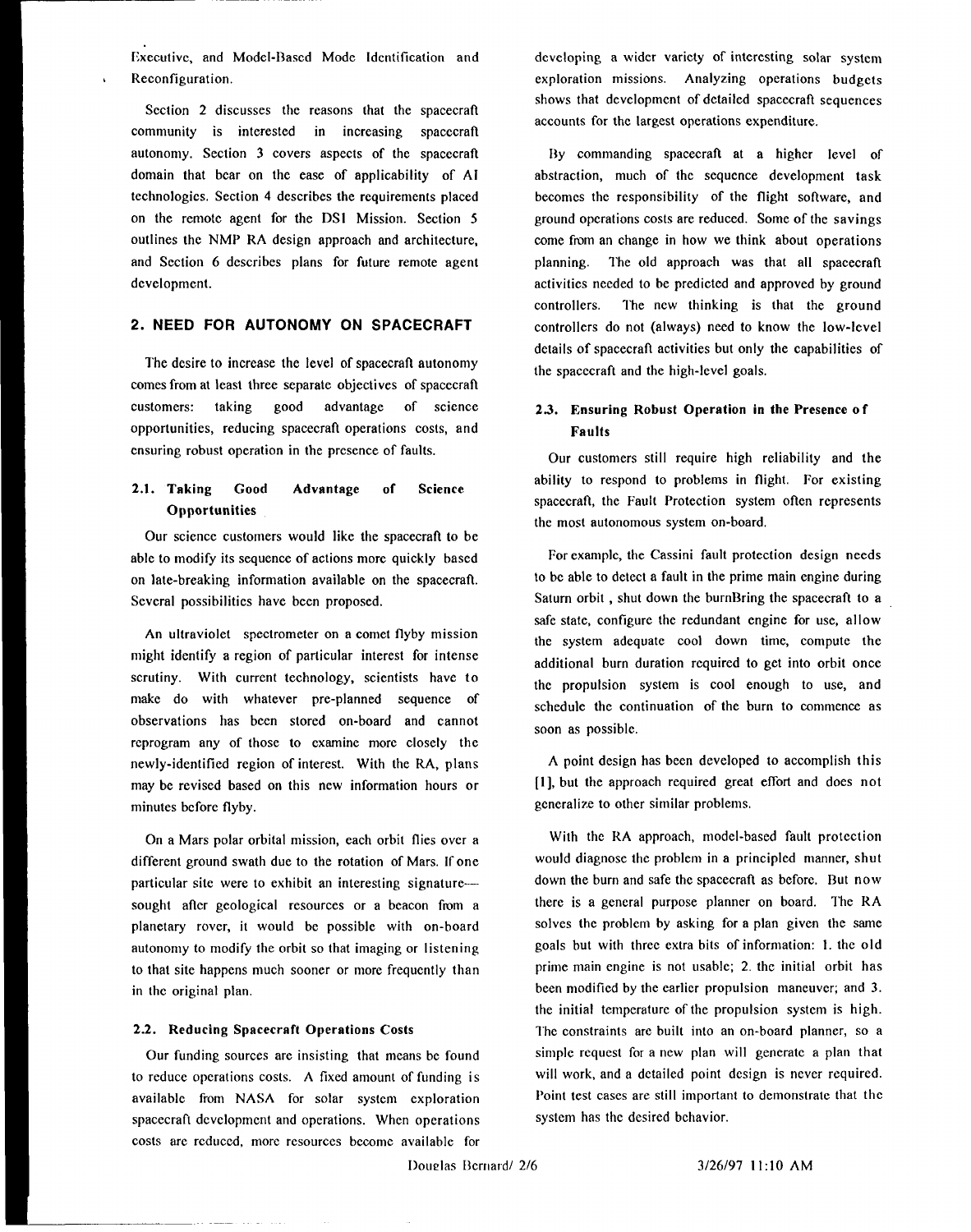Another advantage of the Remote Agent derives from the nominal and failure modeling used by the fault diagnosis engine. For hard-coded fault protection designs, the domain knowledge is implicit rather than explicit. This means that we rely on the fault protection algorithm developers to understand the system, and abstract from that understanding a design for which symptoms to look for and what responses to take when they show up. In contrast, with model-based fault diagnosis, the fault protection software engineers explicitly model how the system behaves in nominal and failure cases. Fault diagnosis then becomes a search for likely diagnoses given observed symptoms. Since the spacecraft designers understand the details of the system behavior at design time, there is an advantage to having them encode their knowledge explicitly at design time.

### 3. SPACECRAFT DOMAIN

In designing a remote agent for a spacecratl, a number of issues must be kept in mind which differ from earth-based robotic applications.

#### 3.1, **Unattended Operation and Fault Tolerance**

**Planetary** science missions may usually be described as long periods of low-activity cruise followed by variable duration planetary or small body encounters. Once all systems have been checked out, spacecraft operations during cruise are typically simple and routine. Ground controllers track spacecraft periodically rather than continuously when during low activity periods.

The need for unattended operation means that the spacecraft must be highly fault tolerant. This requires an ability to detect problems and either achieve a safe state and wait for further instructions or diagnose the cause of the problem and take corrective action, allowing the spacecraft to continue operations without operator involvement. The latter is preferred for autonomous spacecraft.

#### 3.2. **Simple World Model**

In contrast with rover applications, which may confront unpredictable boulder fields, spacecraft have extremely simple, predictable world models.

The trajectory is typically well understood, though it may bc necessary to model with accuracy solar radiation pressure, time and direction of any and all thruster firings, and atmospheric forces. The DS1 spacecraft caries a catalogue of star orientations and planet and asteroid cphcmeridcs.

For the 3-axis controlled spacecraft, the spacecraft attitude responds only to control torques and a few environmental torques such as solar radiation torque, atmospheric torque, and gravity gradient torque. Propellant slosh and spacecraft flexibility can be significant modeling challenges. Spinning spacecraft bring additional complexity to the dynamics modeling.

The major uncertainty in the orbital and attitude dynamics occurs when the spacecraft passes close to a body with an atmosphere. Atmospheric density models are of low accuracy because some of the processes are not well understood and also because of large temporal and spatial variations from the nominal values. Spacecraft encounter atmospheres when flying by Earth or Venus for a gravity assist, when using the atmosphere of Mars or Venus to help slow the spacecraft so as to achieve planetary orbit or to adjust the orbit. Cassini will fly close to Titan to sample its atmosphere and perform high resolution radar mapping.

The most diflicult models to create and the ones with the highest uncertainty are the models of the measurements to be taken by the science experiments. This is to be expected, and if the spacecraft do their jobs well and accurately report sufficient information back to scientists on Earth-then future missions will benefit from improved models of the planetary bodies they are studying.

#### 3.3. Redundant **Systems**

**Since** planetary spacecraft operate for years without the possibility of hands-on maintenance, electronic component reliability models predict a credible possibility that some components will fail before the end of the mission. Depending on the length of the mission, some functional---or sometimes block----redundancy is likely to bc part of the design. The 11 year Cassini mission relies on block redundancy (prime plus backup unit) for most systems to achieve sufficient mission reliability. The DSI mission is only two years long and has little redundancy. Even on this mission, there arc a few instance of redundancy. The power supplies for the transmitter are block redundant. The attitude control thrusters can are configured so that any one thruster failure can bc accommodated if diagnosed (albeit with degraded pcrfonnance). The suite of attitude control sensors include a sun sensor, star tracker, and gyro. A safe sun-pointed attitude can be achieved if any two of the three are working. This approach is known as functional redundancy.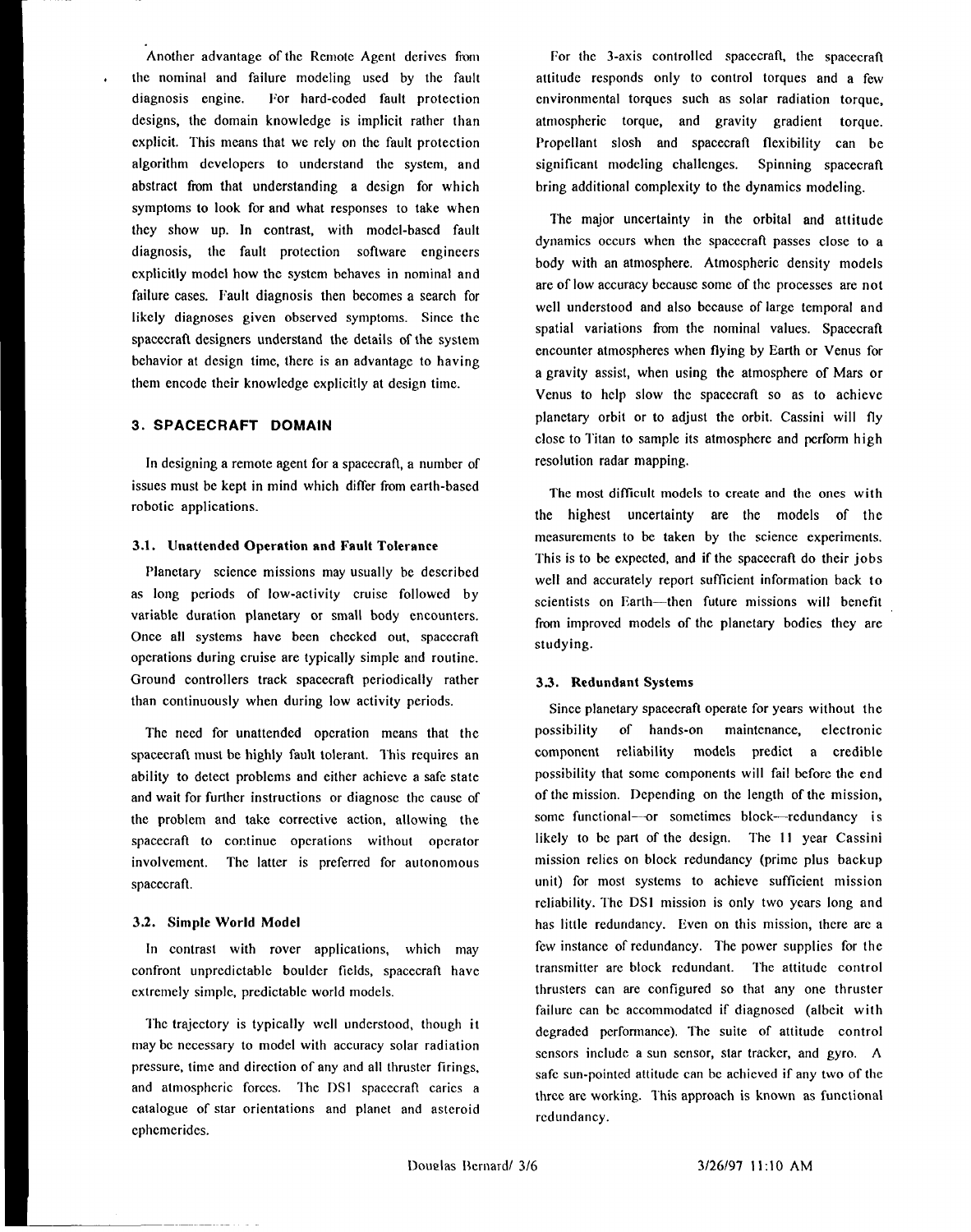#### 3.4. **Autonomous Subsystems**

All autonomy does not need to reside at one level. In a number of instances, one or another component or subsystem has a degree of autonomy, allowing the system-level spacecratl software to interact with it at the goal level. For example, the DS1 mission is flying an autonomous star tracker that has its own embedded computer. When polled, the star tracker provides a complete attitude estimate-or an error message indicating that no reliable estimate is currently available and why. The complexity of attitude determination through star field pattern matching is completely masked from the system-level software.

#### 3.S. **Resource Management**

Autonomous spacecraft will increasingly be called upon to manage a variety of resources. These include consumable resources such as propellant, shared resources such as power, renewable resources such as battery state of charge. One important is the attitude of the spacecraft. I'here are many competing demands on spacecraft attitude including power generation (solar panels to the sun), communications (antenna to the Earth), and others.

#### 3.6. **Success without Autonomy**

Another significant aspect of the spacecraft domain is that current practitioners have shown spectacular success with limited autonomy approaches, so remote agent developers need to capture what is best about existing practices while demonstrating the improvements that increased autonomy enables.

# 4. REQUIREMENTS ON SPACECRAFT REMOTE AGENT

For DS1, we have placed the following requirements on the on-board RA:

- . Achieve goal oriented commanding
- . Generate plans based on goals and current spacecraft state expectations
- . Demonstrate model-based failure detection, isolation, and recovery
- Avoid premature response to transient failure indications
- ✎ Coordinate hardware states and sotlware modes; determine the health state of hardware modules
- ✎ Replan after failure given new context
- ✎ Allow low-level command access to hardware
- ✎ Ensure "call-home" behavior in severe situations

# 5. DESIGN APPROACH AND ARCHITECTURE

Early work identified the key contributing technologies: on-board planning and replanning, multithreaded smart executive, and model-based failure diagnosis. Once these had been identified, a five-month prototyping effort was undertaken. The New Millennium Autonomy Architecture rapid Prototype (NewMaap) effort is described in Ref. [2]. In NewMaap, we learned how to take advantages of the strengths and weakness of these three technologies and merge into a powerful system, Atler successful completion of the prototype, the RA was selected as one of the NMP technologies for DS1

Fig. I shows communications architecture for the Remote Agent's interaction with the rest of the spacecraft flight software. Note that all interaction with the hardware is the responsibility of the real-time software. The RA is layered on top of that software, but also gathers information from all levels to support fault diagnosis.

Several spacecraft commanding styles are possible. Goal-oriented commanding is the intended operating mode for most of the mission; provision has been made for updating the goals in flight. In a typical planning cycle, the executive is executing a plan and gets to an activity that can bc integrated as "time to plan the next segment." The executive calls the mission manager with the current and projected spacecratl state including the health of all devices. The mission manager sends the projected state and appropriate goals to the planner scheduler that generates a ncw plan using priorities, heuristics, and domain models. See Ref. [3]. The planner sends this plan to the executive that creates an agenda of plan itcins and executes the agenda. See Ref. [4]. Plan execution robustness is added by making use of the Model-based Mode Identification and Reconfiguration (MIR) systcm, sec Ref. [5]. The MIR system includes monitors, mode identification for nominal and failure conditions, communication of state to the executive and proposals of reconfiguration actions to take in the event of failures.

The following subsections describe how the various parts of the RA work together to achieve the desired level of autonomy.

#### **S.1. Period planning**

Our approach separates an extensive, deliberative planning phase from the execution phase, executing infrequently generated plans over extended time periods. When the executive reaches the planning task in the current planning horizon, it asks the planner to generate a plan for the next planning horizon while it continues to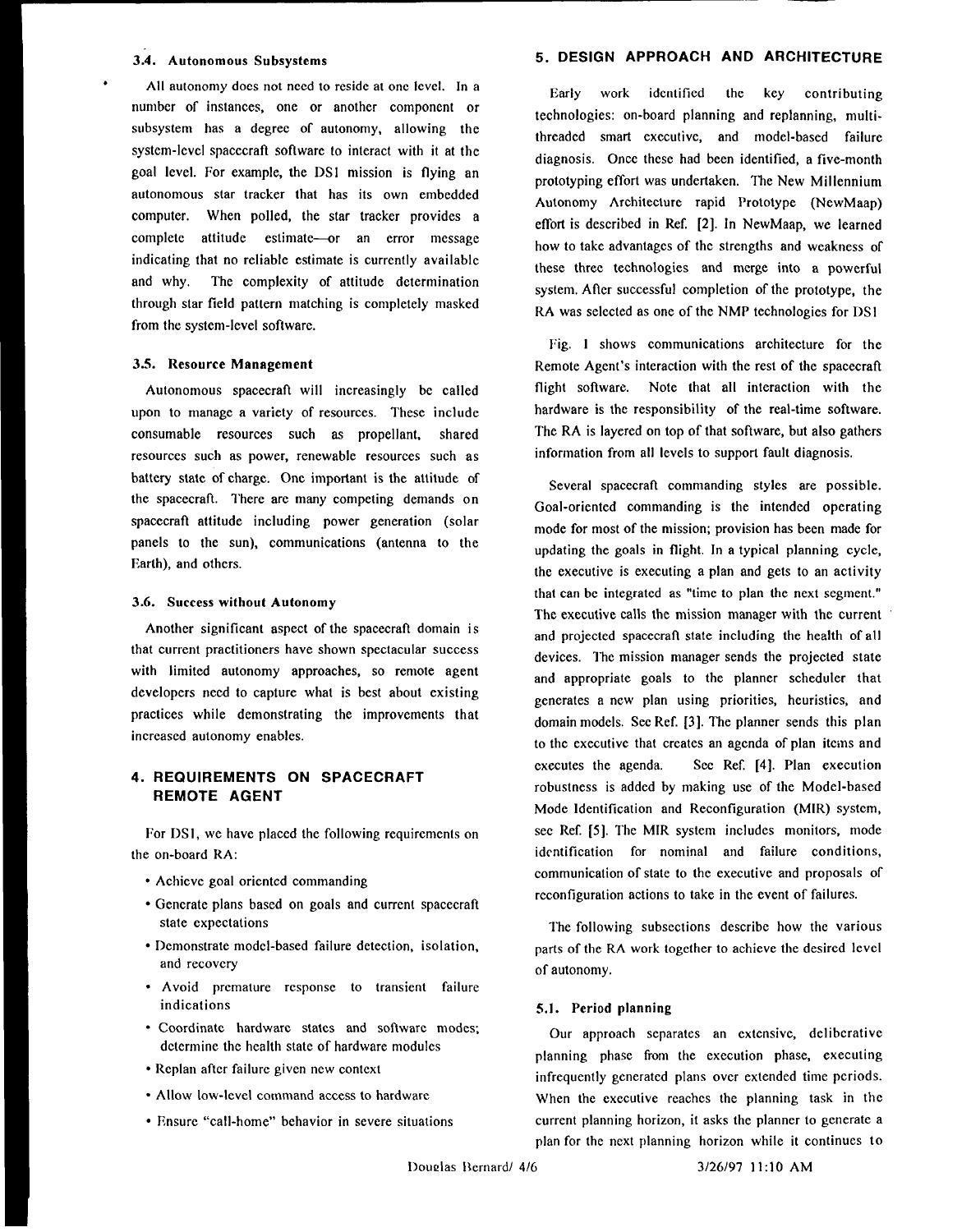execute the activities remaining in the current plan. When the executive reaches the end of the current horizon, the plan for the next horizon will be ready and the executive will then install it and continue execution seamlessly.

### 5.2. **Planning at an abstract level**

Ideally, we would like to have the planner represent the spacecraft at the same level of detail as the executive. This approach is taken by Bresina [6] and by Levison [7]. The approach, when feasible, has a number of benefits. First, it enables the planner to simulate the detailed functioning of the executive under various conditions of uncertainty, and to produce a plan which has contingencies (branches) providing quick responses for important execution outcomes. Second, it enables the use of one language rather than two for expressing action knowledge, which simplifies knowledge engineering and helps maintain consistency of interfaces.

Unfortunately, **in our d'omain this** single representation approach is not practical because the complexity of interactions at the detailed level of execution would make planning combinatorially intractable. Thus, we have found it necessary to make the planner operate on a more abstract model of the domain. Examples of abstractions are:

- –hiding details of subsystem interactions controlled by the executive
- --merging a set of detailed component states into abstract states
- not modeling certain subsystems
- –using conservative resource and timing estimates

### 5.3. Requesting **and Executing back-to-back plans**

We address the problem of generating initial states for the next planning round differently depending on the status of the currently-executing plan. Plans normally include an activity to plan for the next horizon. At this point, the executive sends to the planner the current plan in its entirety, with annotations for the decisions that were made so far in executing it, The current plan serves as its own prediction of the future at the level of abstraction required by the planner, Thus, all the planner has to do is extend the plan to address the goals of the next planning horizon and return the result to the executive. I'he executive must then merge the extended plan with its current representation of the existing plan. I'hc net result is that, from the executive's perspective, executing multiple chained plans is virtually the same as executing one long plan. This has the useful consequence that it enables the executive to engage in activities which span multiple planning horizons (such as a 3-month long engine burn) without interrupting them.

In the event of plan failure, the executive knows how to enter a stable state (called a standby mode) prior to invoking the planner, from which it generates a description of the resulting state in the abstract language understood by the planner. Note that establishing standby modes following plan failure is a costly activity, as it causes us to interrupt the ongoing planned activities and lose important opportunities.

#### S.4. **Achieving robust plan execution**

Such concerns motivate a strong desire for having robust plans, on the one hand, and an ability to exploit those robust plans to continue executing in the presence of a wide variety of execution outcomes on the other hand.

Our approach achieves plan flexibility by (1) choosing an appropriate level of abstraction for the activities and (2) generating plans in which the activities have flexible start and end times. By planning at an abstract level, the planner docsn't worry about the details of particular activites. This leaves the executive free to achieve the activities in different ways depending on the current situation. By being flexible about the start and end times of activities, the plan will still succeed even if activities took longer than anticipated. This also leaves room for trying many different ways te complete a task, possibly in the presence of failures.

In the event of hardware failures during execution, the executive draws on the expertise of the model-based diagnosis and reconfiguration, to diagnose the problem and then suggest a recovery. The MIR engine, Livingstone, uses the same device models to do the diagnosis and to suggest recoveries which are consistent with both the inferred current state of the spacecraft and with the goals being maintained by the executive. Livingstone responds to each recovery request with a single action suggestion, and updates its diagnoses as each suggestion is executed. If the suggested recoveries put the system back on track with respect to the plan within the time and resources allotted, the executive continues executing the original plan. In the event of a timeout, or if the system runs out of possible recoveries, the executive abandons the current plan, enters a stable standby mode, and requests a plan for the new situation.